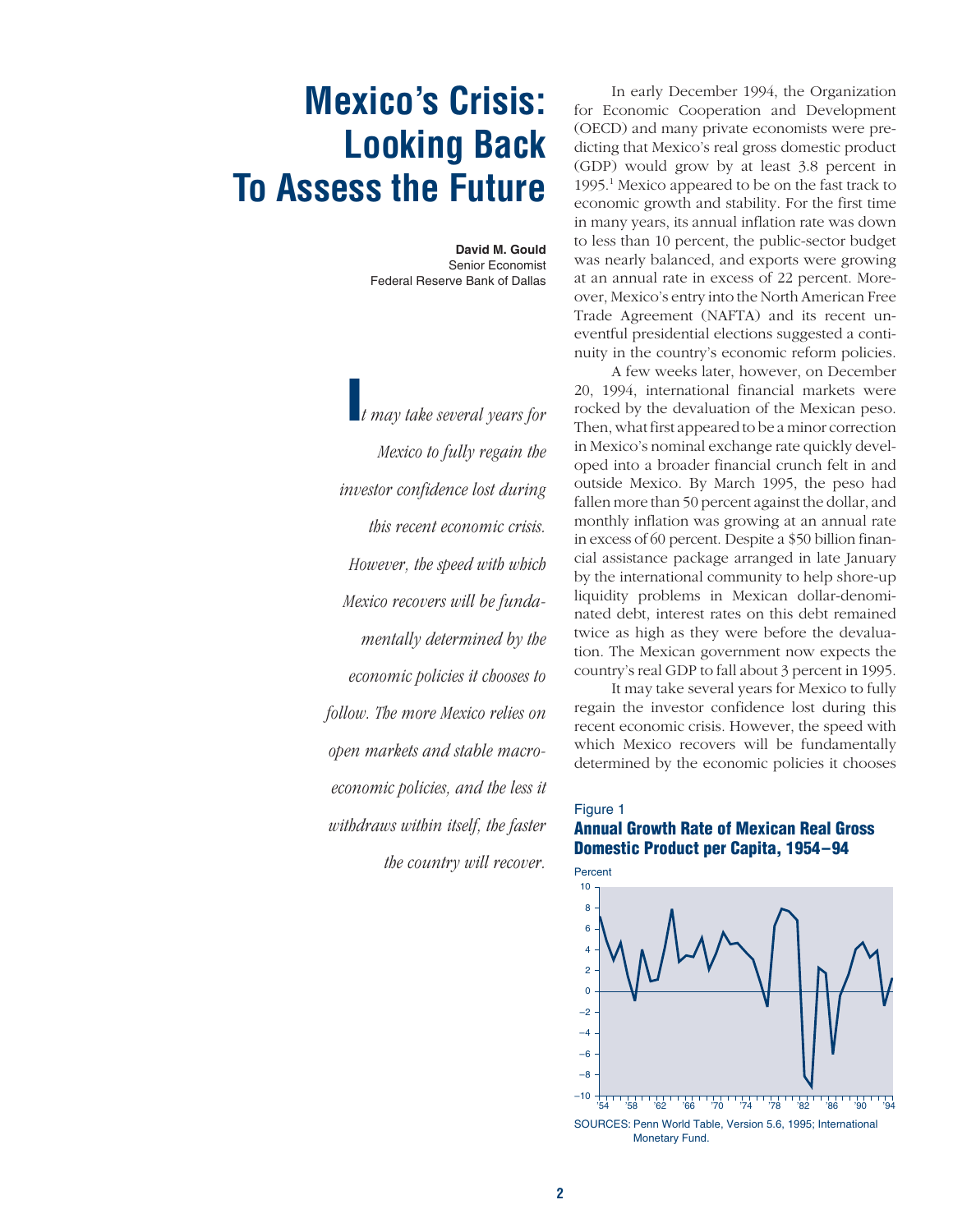to follow. The more Mexico relies on open markets and stable macroeconomic policies, and the less it withdraws within itself, the faster the country will recover.

The purpose of this article is to put Mexico's most recent economic crisis into broad historical context in order to assess the future trend in Mexico's economic policies. Like many developing countries during the 1980s, Mexico's economic paradigm shifted from a closed market, inward-looking development strategy to an open market, outward-oriented development strategy. Unlike the period leading up to the 1982 debt crisis, the period before the latest crisis was one in which markets were becoming more open, inflation was low, and the public-sector budget was nearly balanced. Although there are forces in Mexico pulling away from market reforms as well as toward them, the trend in Mexico's policies has been toward greater openness. These economic reform policies have made future openness a more credible policy.

The first section of this article examines the history leading up to Mexico's recent economic policies. Next, the article discusses Mexico's economic reform policies and how they have changed since the economic crisis began. The following section examines the factors that influence the credibility of Mexico's open market policies. The final section summarizes the likely trend in Mexico's policies.

#### **The historical context**

**The years of inward orientation.** The economic reform policies that Mexico undertook in the mid-1980s were a shift away from policies that began shortly after World War II. Like many developing countries in the early 1950s, Mexico pursued an *import-substitution industrialization policy*. <sup>2</sup> The government kept Mexican markets relatively closed to foreign competition, restricted foreign direct investment, and tightly regulated domestic financial markets.

The original impetus for closed market policies was the *dependency theory*, the idea that if poor countries want to grow, they have to break away from developed countries. Poor countries would have to start producing manufactured goods for themselves rather than continue to import these goods from developed countries in exchange for exports of primary goods. The fear was that poor countries would never catch up to the rich countries without major government intervention to manage international competition and support domestic industry.3

Despite the inherent problems of a closed, highly regulated economy, Mexico's real GDP

per capita grew at an average annual rate of about 3.7 percent from 1954 to 1972 (*Figure 1*). Mexico did not grow as quickly as some other develop-

# Table 1 **Mexican Economic Indicators, 1954–72 and 1973–76**

| 1954-72<br>(Percent) | $1973 - 76$<br>(Percent) |
|----------------------|--------------------------|
| 3.7                  | 3.1                      |
| 3.5                  | 20.1                     |
| 1.8                  | 4.3                      |
| $-1.5$               | $-2.9$                   |
|                      |                          |

ing countries that followed more outwardoriented policies, such as Korea and Taiwan, but growth was stable and living standards were rising.4 This period of Mexico's development has been referred to as *stabilizing development*.

During the early 1970s, Mexico's inwardlooking policies generated economic inefficiencies, but increased government spending during the period may have made these costs less apparent.5 While per capita real GDP grew 3.7 percent from 1954 to 1972, it grew only slightly less, 3.1 percent, from 1973 to 1976. The microeconomic costs of price controls, a growing government sector, and inward-based industrialization policies were beginning to increase (Bazdresch and Levy 1991). Moreover, resources that might have otherwise been devoted to education and other productive investments were spent on subsidizing a growing number of the state-owned enterprises.<sup>6</sup> The world recession and the spike in oil prices that hit in 1973 only made matters worse for Mexico, which at the time was a net importer of oil (Lustig 1992).

In attempting to offset a slowdown in growth, Mexico pursed expansionary fiscal and monetary policies. However, as Table 1 and Figure 2 show,

# Figure 2 **Mexico's Inflation Rate and Fiscal Deficit, 1960–82**



SOURCE: International Monetary Fund.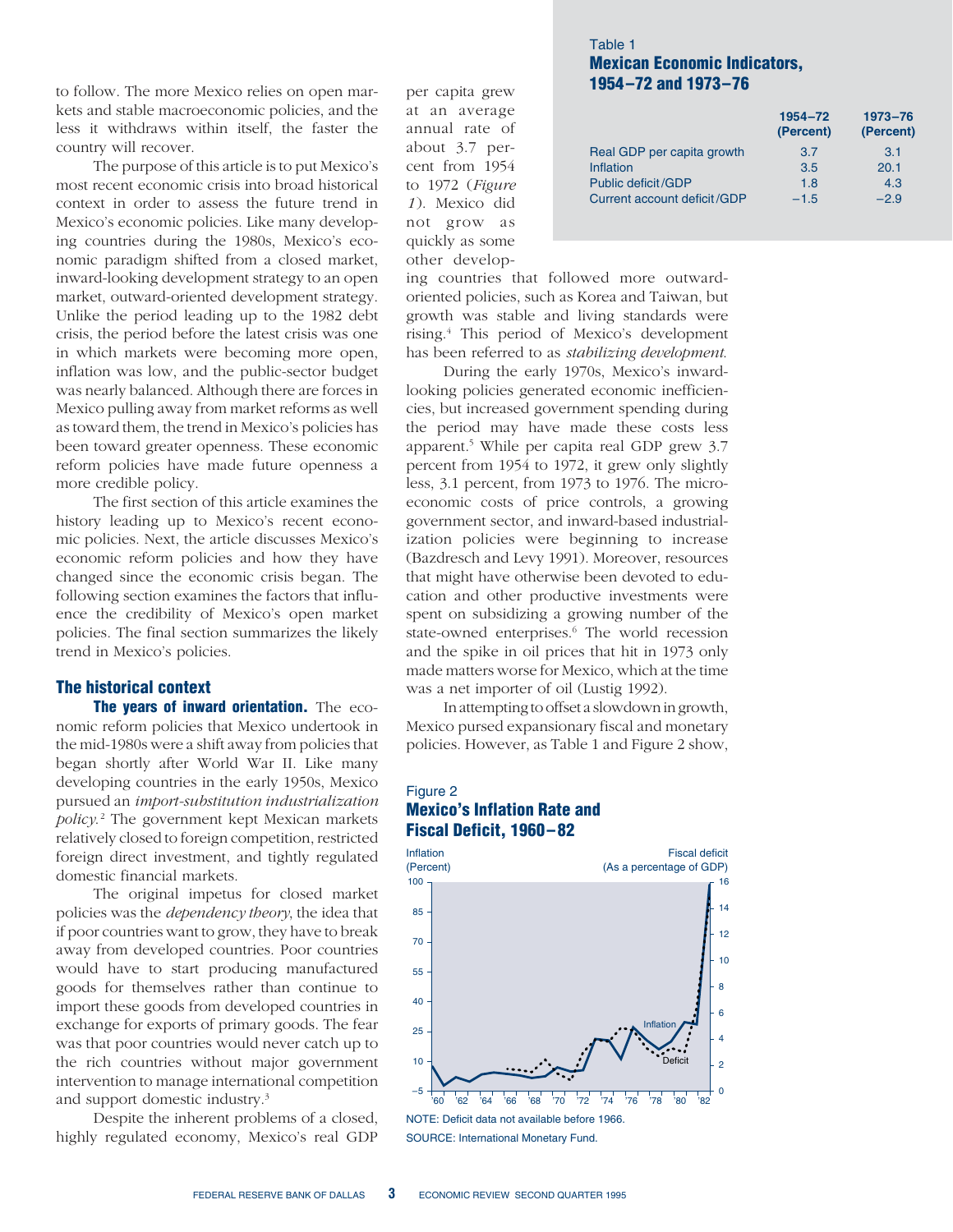# Table 2 **Overview of Mexican Finances, 1954–94**

|       |                                     |                                 | <b>Real GDP</b>          |                               |                              |                                                   |
|-------|-------------------------------------|---------------------------------|--------------------------|-------------------------------|------------------------------|---------------------------------------------------|
|       |                                     | <b>Real GDP</b>                 | per capita               |                               | <b>Nominal</b>               | <b>International</b>                              |
| Year  | <b>Population</b><br>(In thousands) | per capita<br>(In U.S. dollars) | growth rate<br>(Percent) | <b>Inflation</b><br>(Percent) | exchange rate<br>(New pesos) | reserves minus gold<br>(Millions of U.S. dollars) |
|       |                                     |                                 |                          |                               |                              |                                                   |
| 1954  | 31,419                              | 2,397                           | 7.15                     | 4.85                          | .0125                        | 147.08                                            |
| 1955  | 32,348                              | 2,514                           | 4.88                     | 15.99                         | .0125                        | 298.50                                            |
| 1956  | 33,483                              | 2,590                           | 3.02                     | 4.85                          | .0125                        | 344.50                                            |
| 1957  | 34,617                              | 2,711                           | 4.67                     | 5.10                          | .0125                        | 295.50                                            |
| 1958  | 35,757                              | 2,751                           | 1.48                     | 8.17                          | .0125                        | 247.50                                            |
| 1959  | 36,891                              | 2,726                           | $-.91$                   | 0                             | .0125                        | 316.00                                            |
| 1960  | 38,227                              | 2,836                           | 4.04                     | 7.59                          | .0125                        | 306.00                                            |
| 1961  | 39,472                              | 2,864                           | .99                      | $-2.03$                       | .0125                        | 301.00                                            |
| 1962  | 40,754                              | 2,897                           | 1.15                     | 2.15                          | .0125                        | 333.00                                            |
| 1963  | 42,074                              | 3,019                           | 4.21                     | $-.11$                        | .0125                        | 409.00                                            |
| 1964  | 43,446                              | 3,258                           | 7.92                     | 3.55                          | .0125                        | 418.00                                            |
| 1965  | 44,337                              | 3,351                           | 2.85                     | 4.50                          | .0125                        | 379.50                                            |
| 1966  | 46,337                              | 3,467                           | 3.46                     | 3.77                          | .0125                        | 454.99                                            |
| 1967  | 47,868                              | 3,582                           | 3.32                     | 3.05                          | .0125                        | 420.00                                            |
| 1968  | 49,451                              | 3,766                           | 5.14                     | 1.76                          | .0125                        | 491.92                                            |
| 1969  | 51,081                              | 3,846                           | 2.12                     | 2.60                          | .0125                        | 493.39                                            |
| 1970  | 52,770                              | 3,987                           | 3.67                     | 7.06                          | .0125                        | 568.10                                            |
| 1971  | 51,982                              | 4,213                           | 5.67                     | 4.95                          | .0125                        | 752.09                                            |
| 1972  | 53,690                              | 4,404                           | 4.53                     | 5.66                          | .0125                        | 975.88                                            |
| 1973  | 55,429                              | 4,609                           | 4.65                     | 21.35                         | .0125                        | 1,160.21                                          |
| 1974  | 57,165                              | 4,782                           | 3.75                     | 20.60                         | .0125                        | 1,237.63                                          |
| 1975  | 58,876                              | 4,928                           | 3.05                     | 11.31                         | .0125                        | 1,383.46                                          |
| 1976  | 60,560                              | 4,973                           | .91                      | 27.20                         | .0200                        | 1,188.00                                          |
| 1977  | 62,211                              | 4,900                           | $-1.47$                  | 20.67                         | .0227                        | 1,648.90                                          |
| 1978  | 63,836                              | 5,208                           | 6.29                     | 16.17                         | .0227                        | 1,841.51                                          |
| 1979  | 65,445                              | 5,621                           | 7.93                     | 20.04                         | .0228                        | 2,071.71                                          |
| 1980  | 67,046                              | 6,054                           | 7.70                     | 29.78                         | .0233                        | 2,959.89                                          |
| 1981  | 68,637                              | 6,467                           | 6.82                     | 28.68                         | .0262                        | 4,074.36                                          |
| 1982  | 70,225                              | 5,942                           | $-8.12$                  | 98.87                         | .0965                        | 833.89                                            |
| 1983  | 71,791                              | 5,401                           | $-9.10$                  | 80.77                         | .1439                        | 3,912.92                                          |
| 1984  | 73,309                              | 5,524                           | 2.28                     | 59.17                         | .1926                        | 7,272.04                                          |
| 1985  | 74,766                              | 5,621                           | 1.76                     | 63.74                         | .3717                        | 4,906.40                                          |
| 1986  | 76,178                              | 5,283                           | $-6.01$                  | 105.75                        | .9235                        | 5,669.82                                          |
| 1987  | 77,562                              | 5,262                           | $-.40$                   | 159.16                        | 2.2097                       | 12,464.08                                         |
| 1988  | 78,933                              | 5,349                           | 1.65                     | 51.66                         | 2.2810                       | 5,278.68                                          |
| 1989  | 80,312                              | 5,566                           | 4.06                     | 19.70                         | 2.6410                       | 6,329.10                                          |
| 1990  | 81,724                              | 5,827                           | 4.69                     | 29.93                         | 2.9454                       | 9,862.90                                          |
| 1991  | 83,306                              | 6,018                           | 3.28                     | 18.80                         | 3.0710                       | 17,725.52                                         |
| 1992  | 84,967                              | 6,253                           | 3.90                     | 11.94                         | 3.1154                       | 18,941.96                                         |
| 1993  | 86,557                              | 6,167                           | $-1.38$                  | 8.01                          | 3.1059                       | 25,109.61                                         |
| 1994* | 88,054                              | 6,244                           | 1.25                     | 7.00                          | 5.0800                       | 6,148.00                                          |
|       |                                     |                                 |                          |                               |                              |                                                   |

\*Estimate.

NOTE: Data are for the end of the period. Real GDP is shown in terms of 1985 U.S. dollars and is adjusted for differences in purchasing power (using an equivalent basket of goods) between the United States and Mexico.

SOURCES: International Monetary Fund International Financial Statistics; Penn World Table, Version 5.6, 1995; Banco de México.

expansionary policies without real fundamental economic change simply generated inflation and large fiscal and current account deficits. In 1976, a balance of payments crisis erupted and led to a 60-percent devaluation in the peso, which had been fixed at 12.50 old pesos per dollar since 1954 (*Table 2*).

If macroeconomic policies had been as stable as they were in the 1950s and 1960s, Mexico might have been able to avoid the balance of payments crisis in 1976, even without structural change. But Mexico's increasing economic inefficiencies would have necessitated, at some point, fundamental change.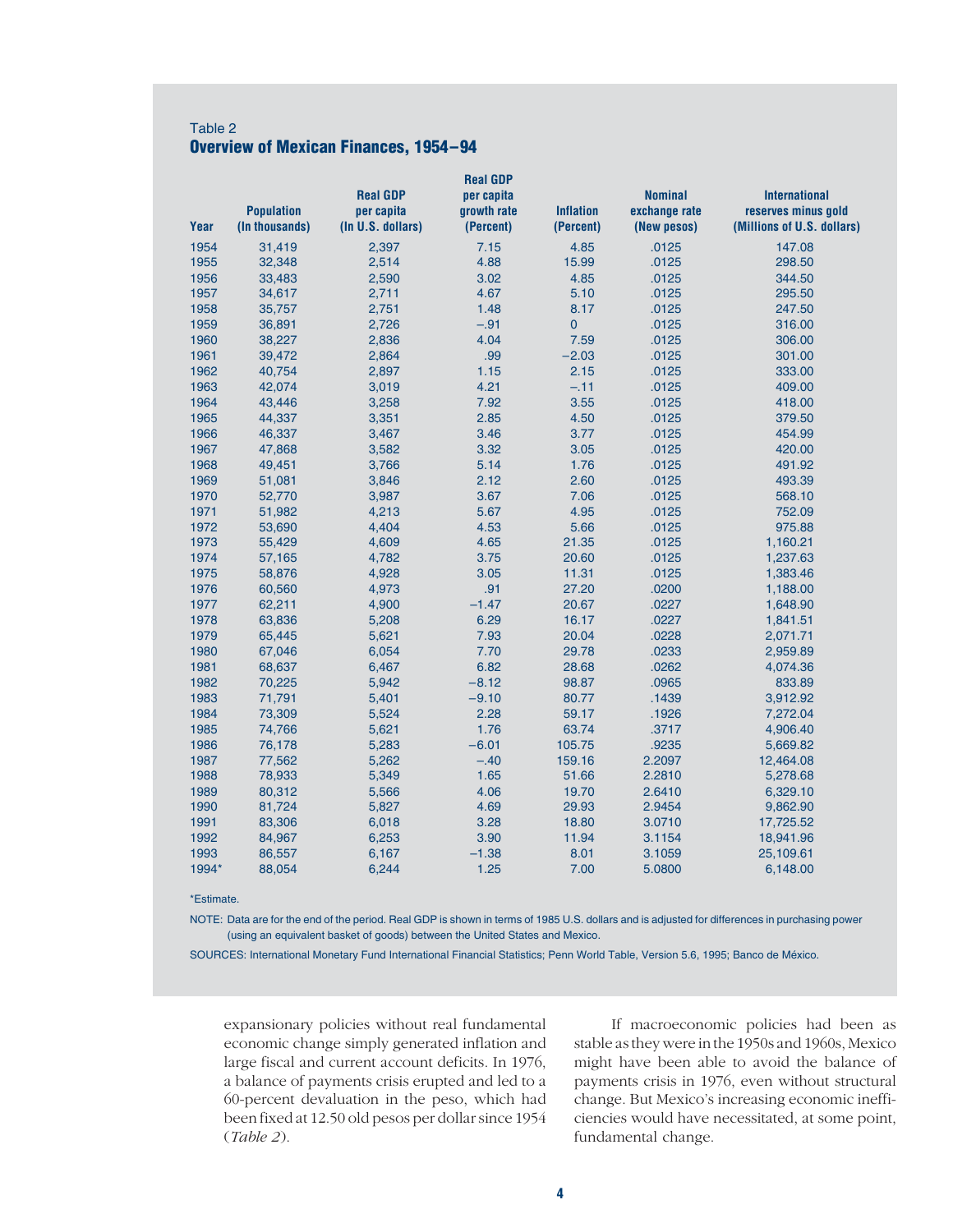Mexico was ready for structural change in 1976, but huge oil discoveries appeared to lift fiscal and foreign exchange constraints, at least for the foreseeable future. Rather than implement the needed but difficult structural reforms, the new administration of President José López Portillo, expecting uninterrupted oil revenues, set out on a massive fiscal expansion. Without tight budgetary constraints, the state devoted more and more resources to purchasing private-sector firms that were no longer economically viable, with the hope of maintaining employment (Bazdresch and Levy 1991, 249). From 1950 to 1970, the number of para-statal firms in Mexico remained below 300; twelve years later, state-owned firms numbered 1,155. In 1983, state-owned firms accounted for 18.5 percent of GDP and employed more than 10 percent of the population (Aspe 1993, 181). Firms owned by the government included businesses such as the national oil company (PEMEX), the airlines (Aeromexico and Mexicana), the national telephone company (TELMEX), sugar refineries, and hotels.

Mexico's economic boom turn to bust when oil prices began to fall and U.S. real interest rates began to rise in mid-1981. The fixed exchange rate became extremely overvalued as the economic fundamentals changed. Investors' fear of another balance of payments crisis and devaluation led to capital flight. The government tried to maintain the exchange rate as long as it could, but foreign reserves were dwindling rapidly. In 1982, the government devalued the currency by more than 260 percent, declared a temporary moratorium on debt payments, and forced the conversion of dollar-denominated bank deposits into pesos at an unfavorable, below-market exchange rate.

As the crisis worsened, the government responded by tightening its grip on the economy. Toward late 1982, all trade became regulated, full exchange controls on capital were adopted, and the Mexican banking system was nationalized. But more government intervention spooked the financial markets and only made matters worse. With the Mexican financial markets in disarray, a government fiscal crisis, and inflation pushing an annual rate of 100 percent, real per capita GDP declined 8.1 percent in 1982 and 9.1 percent in 1983.

Hindsight is always better than foresight. By 1982, it was obvious that Mexico should have pursued more market-based policies and limited foreign borrowing. However, with the price of oil increasing quite rapidly during the late 1970s, and expectations of further price increases (expectations that other countries shared as well), the pressing need for change was not apparent (Lustig 1992, 21).

**The transition years.** In late 1982, Mexico's newly elected president, Miguel De la Madrid Hurtado, inherited perhaps the worst economic crisis in the country's history. During the early years of De la Madrid's administration, the first important stages of reform began, but it was only toward the end of his administration that structural reform policies genuinely moved in the direction of a more market-based economy.

From 1982 to 1985, Mexico's annual rate of inflation slowed from around 100 percent to about 65 percent in response to government spending cuts and tighter monetary policy. Real GDP per capita declined about 13 percent over these years as the economy adjusted to lower government spending and large foreign debt payments. Due to the high debt payments, Mexico's net transfers to the rest of the world totaled nearly 6 percent of GDP from 1982 to 1985 (Aspe 1993, 35).

Although the De la Madrid administration began reducing the public-sector deficit, it was not eliminating other fundamental causes of macroeconomic instability. Anti-inflation policies were not credible because the government still relied heavily on excessive money growth to earn inflation tax revenues. The inflation tax as a share of GDP was 8 percent in 1983 and 5.5 percent in 1985 (*Figure 3*).7 The need for inflation tax revenues was due to debt payments, financial support of state-owned enterprises, and a weak tax system. Inflation began to accelerate in 1985, and by 1986, it was back up to more than 100 percent a year.

Although the economy was opening to trade, it was still relatively closed and the private sector was uncertain about the government's true

# Figure 3 **Mexico's Inflation Rate and Inflation Tax, 1982–94**



FEDERAL RESERVE BANK OF DALLAS **5** ECONOMIC REVIEW SECOND QUARTER 1995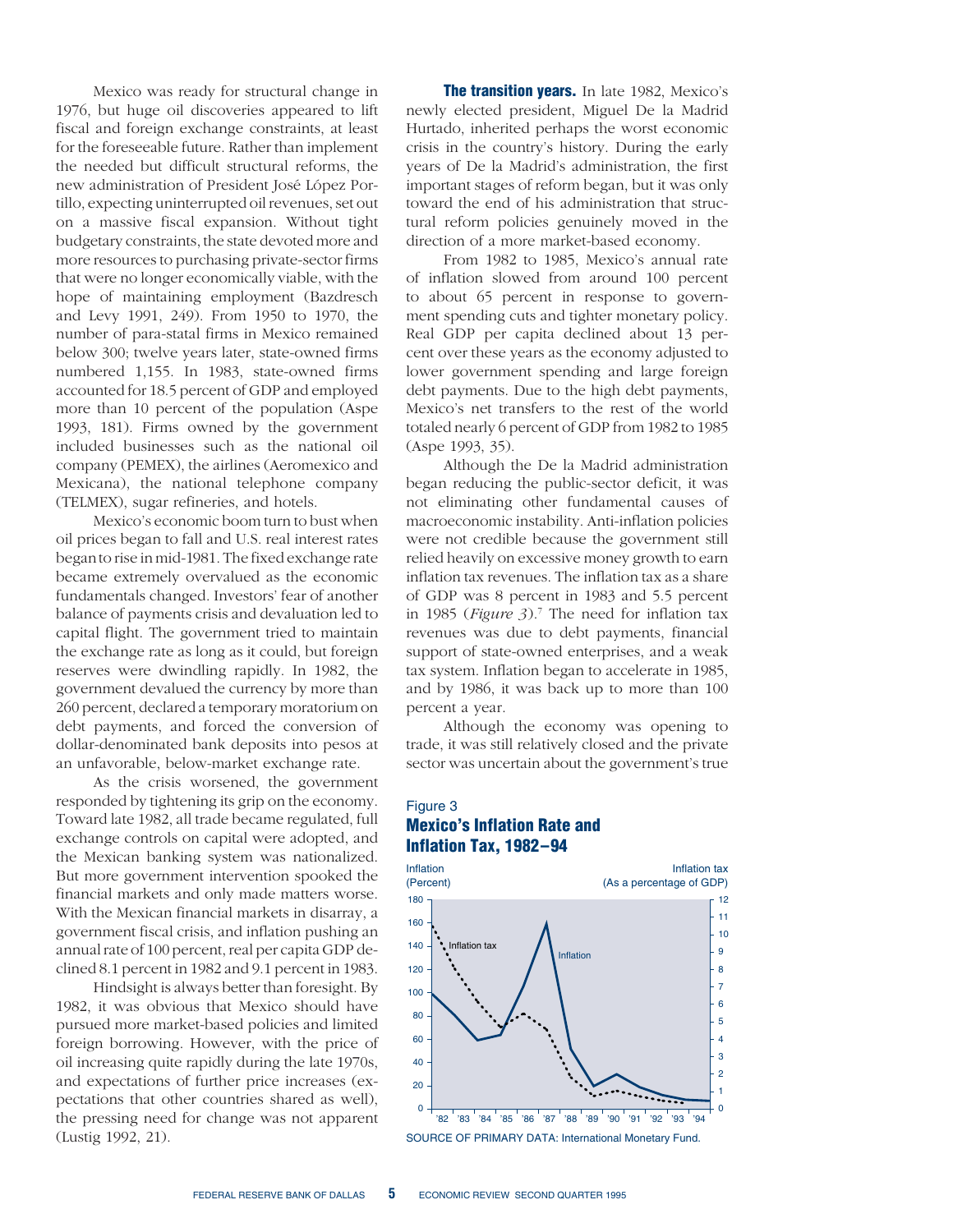commitment to open markets. Thirty-five percent of imports had to be licensed, and quotas covered 83 percent of the value of imports (Aspe 1993, 156). The export sector was being held back because resources were kept in import-competing sectors. Foreign investment was also weak because investors were suspicious of Mexico's commitment to open markets; laws still limited foreign ownership of business, and the government controlled the banking sector. The macroeconomic environment continued to worsen. After an earthquake in 1985, another oil shock in 1986, and a stock market crash in 1987, Mexico was ready for rapid and far-reaching reforms. The next package of reforms began to address some of Mexico's worst structural problems.

#### **The move to open market-based policies**

During the early 1980s, Mexico's drop in real per capita income was almost as large as that which occurred during the Great Depression. As Figure 4 shows, in 1982 real per capita GDP fell 8.1 percent, while inflation rose to an annual rate of 98.9 percent. The experience convinced many people in and outside the government that Mexican policies were not working and they had to find an alternative (Aspe 1993, 14). Certainly, there were those, mainly in the protected and state-owned sectors, who resisted changes in policy. But as the economy continued to contract, their political clout waned. The country embarked on a new policy direction.

In December 1987, President De la Madrid and representatives of the labor, farming, and business sectors signed the Pact for Economic

## Figure 4 **Real GDP Growth per Capita and Mexican Inflation, 1980–94**



Solidarity, which was followed by the Pact for Stability and Economic Growth under the newly elected administration of President Salinas de Gortari. These two measures, now jointly referred to as the *Pacto*, were designed to combine orthodox fiscal and monetary restraint with structural reforms and an incomes policy (controls on wages and prices).

The Pacto has gone through 15 phases (or *renegotiations*, as they have been called) since its implementation in 1987.<sup>8</sup> The Pacto phases began as very short-term commitments, lasting about two months; they then grew to longer term, oneyear commitments.9 During the first phases, a strong emphasis was placed on price and wage controls, fiscal and macroeconomic adjustment, and debt renegotiation; later stages focused on deregulation and privatization to promote economic efficiency and on trade and financial liberalization to enhance competition and reduce production costs (Schwartz 1994).

**Incomes policy.** The incomes policy, or price and wage controls, has been and remains the most controversial part of the Pacto. Wage controls included programs that simply limited nominal wage increases, as well as more complicated schemes of linking nominal wage increases to productivity growth. Price controls were not uniform across the economy; the intention was to focus the controls on the leading sectors. Some have contended that the incomes policy was necessary to break the cycle of increasing inflation resulting from the practice of indexing wages and prices to past inflation (Lustig 1992, 52). Others, however, have argued that the incomes policy was unnecessary because, without fiscal and monetary austerity, the lifting of price controls would simply result in a return to high inflation.

Fiscal and monetary austerity are sufficient to stop inflation, but some have claimed that a benefit of the incomes policy was that it served to announce the government's intentions to all concerned parties. An explicit statement of the government's goals may have informed individuals what the inflation targets were, which could have decreased the costs of adjustment. However, price and wage controls, by themselves, can be costly because they tend to distort relative prices in an economy. The exact cost or benefit of Mexico's incomes policy has yet to be quantified.

The incomes policy was the most hotly debated during the first few months of the Pacto, when prices and wages were adjusted on a monthly basis according to changes in expected inflation. As inflation subsided, price and wage controls became a less contentious policy. High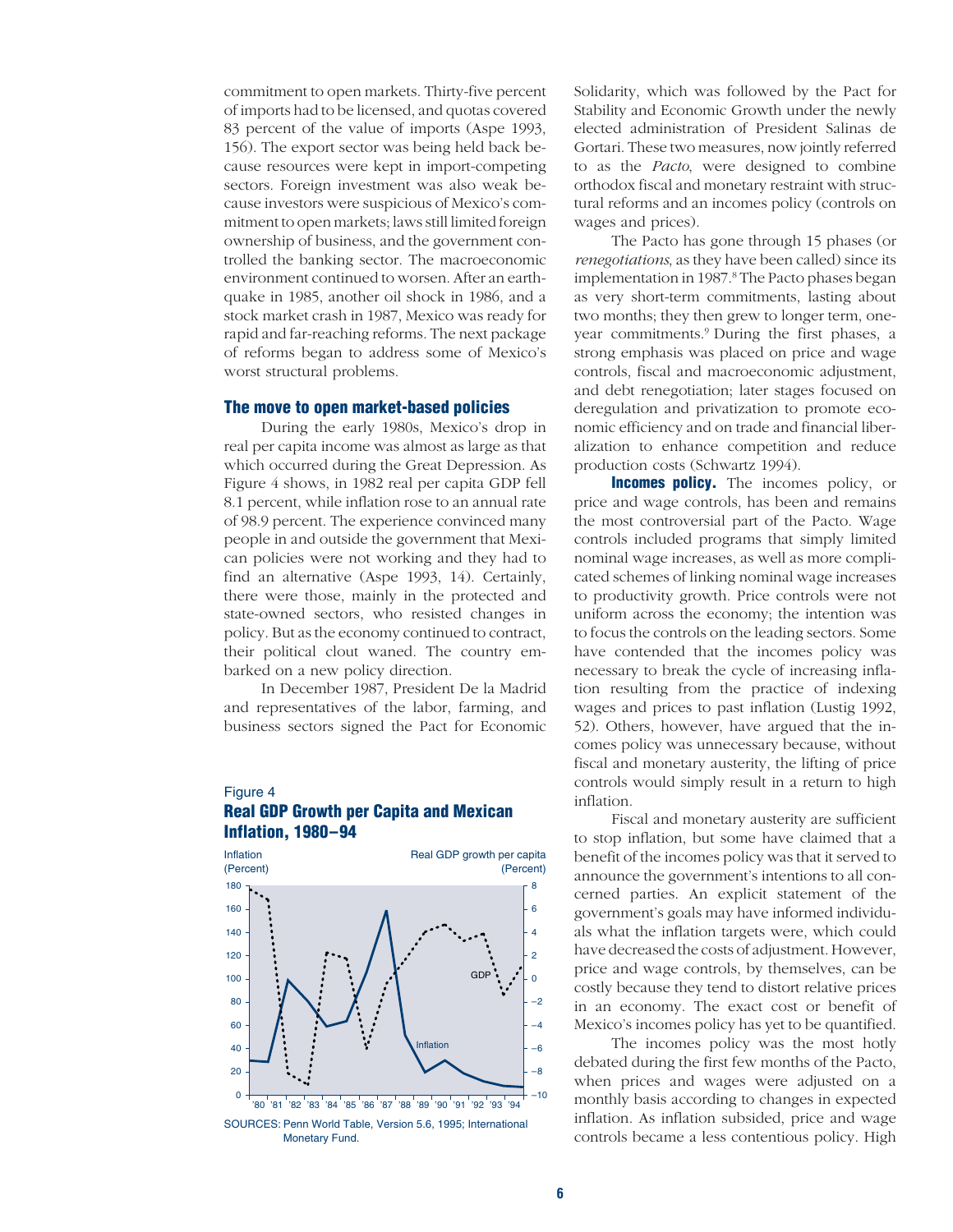inflation expectations were no longer automatically built into wage contracts, and the strength of labor unions to negotiate large wage increases declined. Although the December 1994 exchange rate devaluation was followed by higher inflation and attempts to impose more stringent price and wage controls, the government subsequently abandoned further attempts to impose controls.10

**Public finance.** An important element of the Pacto has been public finance policy. In addition to fiscal austerity, there has been a realignment of public-sector goods prices to reflect costs, the divestiture of state-run enterprises, and changes in the tax structure. An often observed difficulty with plans to reduce fiscal deficits, not just in Mexico but also in other countries undergoing economic reforms, is their structural inconsistency with other objectives. In other words, a government may state that the fiscal budget will be balanced and inflation will be reduced, but without a functioning tax system, inflation may be the only way to finance public expenditure. Although Mexico still has fiscal problems, changes in the public sector have made fiscal prudence a more feasible policy than during the early 1980s.

Of the 1,155 enterprises held by the public sector in 1982, 940 were either sold to the private sector, liquidated, or merged by 1994. Stateowned enterprise expenditures fell from around 18 percent of GDP in 1983 to 9.6 percent of GDP in 1994. The recent economic stabilization plan for Mexico calls for further privatization of ports, public utilities, and some petrochemical plants. However, some of these proposed privatizations are being contested, and PEMEX, the national oil company and the largest state-run business, is not currently being considered for privatization.

Since 1989, the tax system has been simplified, and tax rates are down to levels similar to those in the United States. The corporate tax rate was reduced from 42 percent to 35 percent, and the highest income tax rate paid by individuals fell from 50 percent to 35 percent. By simplifying the tax structure, lowering tax rates, and increasing enforcement, tax evasion has fallen and tax revenue has increased. In the early 1990s, tax revenues increased nearly 30 percent, mostly as a result of Mexico's expanding tax base (Aspe 1993, 108). The overall fiscal deficit as a percentage of GDP fell from 16 percent in 1987 to 0.3 percent in 1994.<sup>11</sup> During the same period, total government spending fell from 43.7 percent of GDP to 26.3 percent of GDP, and inflation fell from 160 percent a year to 7 percent a year.

Mexico's stabilization plan of March 9, 1995, calls for increases in the prices of fuel, electricity, natural gas, and other goods and services provided by the public sector to reflect international prices and increase revenues. There are also plans to raise the value-added tax from 10 to 15 percent, reduce public-sector employment, and limit the growth of public-sector real wages.

**Financial liberalization.** An important element of Mexico's new reform policies has been financial liberalization. Financial liberalization took a major step forward after 1988 with the elimination of compulsory bank reserve requirements and forced credit to public-sector enterprises. The elimination of these measures allowed greater financing for private-sector enterprises. Other changes have been the authorization of universal banking and other financial entities. In 1991–92, the government privatized all the banks and lifted capital controls imposed after the 1982 crisis.

Mexico is now increasing access to foreign banks and brokerage houses. In October 1994, Mexico authorized virtually all the foreign banks, brokerages, and insurance companies that sought entry into the market. The finance ministry issued fifty-two licenses to eighteen commercial banks, sixteen securities firms, twelve insurance companies, five financial groups, and a leasing company.

Because of the recent economic crisis and stress on the banking system, the government has pledged to speed up implementation of provisions that would allow greater foreign ownership of existing financial institutions. Foreigners will be able to hold majority interests in all but the three largest banks. Before the recent economic crisis, foreign ownership of existing banks was severely limited, although the banking sector still faced increased competition in the market. In 1991, Mexico's three largest banks—Banamex, Bancomer, and Serfin—accounted for about 62 percent of total Mexican banking assets; in late 1994, they accounted for less than 50 percent.

Since the December 1994 devaluation, there has also been an easing of the rules keeping financial institutions from using the futures market to hedge uncertainty. Prior to the devaluation, the development of a futures market to hedge peso and equity volatility was suppressed. But although the government felt that these markets would add to unwanted speculation against the currency, the markets may have led to greater flows of trade and investment. The rules now allow for Mexican institutions to hedge movements in the peso and the stock market.

**Trade liberalization.** On the trade side, Mexico started to gradually liberalize in mid-1985, but the process was solidified in 1988 when the number of goods covered by import licenses fell dramatically and the tariff structure was simplified. In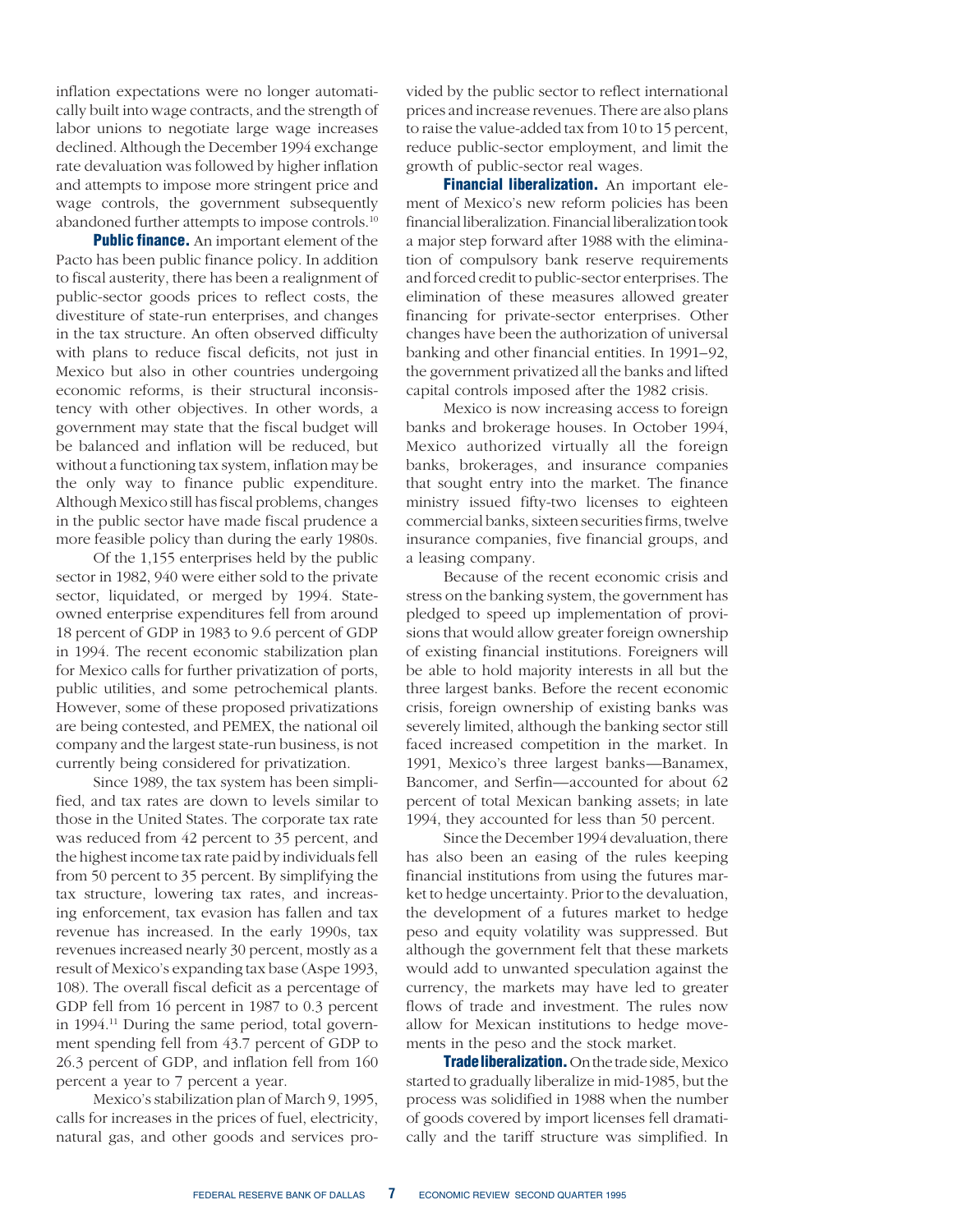# Figure 5 **Annual Growth Rate of Trade (Exports Plus Imports) Between the United States And Mexico, 1982–94**



1983, the share of imports covered by import permits was close to 100 percent; by 1992, the share had fallen to less than 2 percent (Banco de México 1993). Mexico joined the General Agreement on Tariffs and Trade (GATT) in 1986 and cemented its open trade stance with the United States and Canada through NAFTA in 1993. NAFTA has generated a large increase in trade and joint business ventures between U.S. and Mexican firms. For example, total trade flows between the United States and Mexico (exports plus imports) grew by around 17 percent in 1994, compared with a 7-percent annual rate in 1993. These trade flows have averaged about 15-percent growth since 1988 (*Figure 5* ). Mexico is now vying with Japan to be our second largest trading partner behind Canada.

**Monetary and exchange rate policy.** When Mexico began its economic reform, the key element of its monetary policy was the use of the exchange rate as a nominal anchor—that is, domestic prices were tethered to international prices by targeting the nominal exchange rate. During the initial stages of the Pacto, the exchange rate was fixed to the dollar; then it was held to a preannounced daily depreciation. In 1991, the exchange rate was allowed to float within a widening band. At first, the top of the band rose 20 centavos (0.0002 new pesos) per dollar a day; then it was increased to 40 centavos (0.0004 new pesos) per dollar a day (*Figure 6* ). On December 20, 1994, however, under pressure from foreign exchange markets and dwindling foreign exchange reserves, Mexico abandoned its exchange rate band. The peso was devalued and then allowed to float freely against the dollar.

Some have argued that keeping the exchange rate closely tied to the dollar, especially during the early stages of Mexico's economic reforms, kept exchange rate volatility low and allowed investors a simple means of monitoring Mexico's monetary policy. For example, if expected inflation was higher in Mexico than in the United States or prospects for growth in Mexico weakened relative to those in the United States, dollars would leave Mexico seeking better returns in the United States. This would lead to upward pressure on the exchange rate (increase the number of pesos per dollar) as people who hold pesos buy U.S. dollars. If the exchange rate was to be kept within the band, Mexico would need to tighten monetary policy and increase interest rates to attract dollars back into Mexico. As long as the exchange rate policy was maintained and was credible, it was argued, anyone who watched the movement of foreign reserves would know what would happen to monetary policy.

Of course, exchange rate policy does not make low inflation credible. Low inflation is made credible only through sustainable fiscal balances and low and stable monetary growth. Over the long run, it is these policies that keep exchange rate policy credible, not the other way around. If monetary policy is too loose and is inconsistent with maintaining the exchange rate, foreign reserves leave the country. Without any foreign reserves to defend the exchange rate, the exchange rate policy has to be abandoned.

From 1987 to the end of 1993, Mexico's monetary policy was consistent with low inflation and maintaining its exchange rate targets. Inflation fell from a high of nearly 160 percent in 1987 to around 7 percent in 1994. During 1994, however, political uncertainty in Mexico and rising

# Figure 6 **Peso–Dollar Exchange Rate**



SOURCE: Banco de México.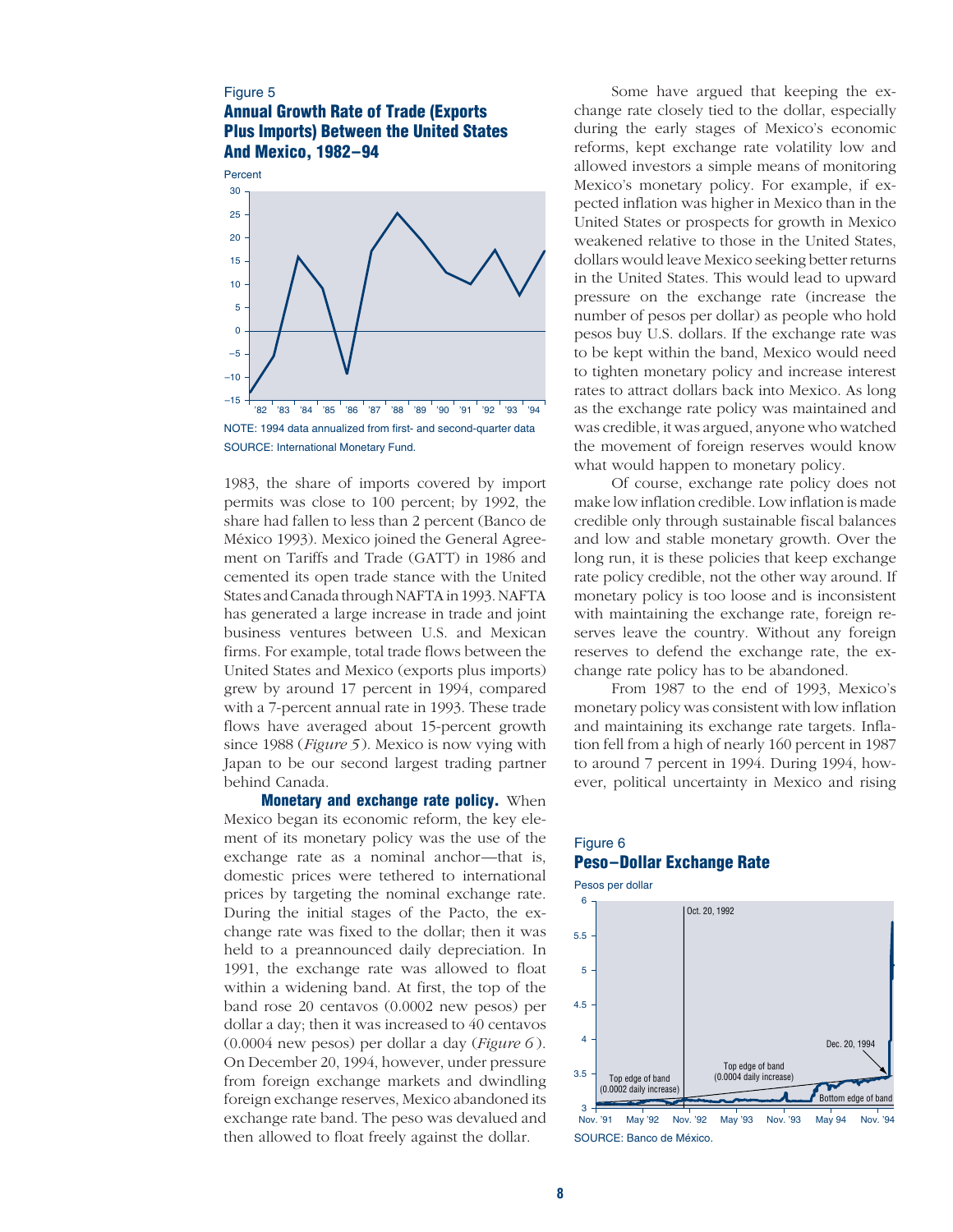interest rates in the United States began to drain Mexican foreign reserves. Investors were not being fully compensated for the greater perceived risks in the Mexican market so they took their money elsewhere. Money left the country because interest rates did not rise sufficiently. A contributing factor could have also been that peso risks were difficult to hedge against. The central bank was suppressing the peso futures market because it feared the market would allow for inordinate speculation against the currency. Foreign reserves fell from around \$25 billion at the end of 1993 to about \$16 billion in July 1994 (*Figure 7* ).

The election of Ernesto Zedillo in August 1994 brought new confidence in Mexico's policies and temporarily boosted foreign reserves and the peso. Following the elections, however, because of higher U.S. interest rates and increased investor uncertainty, money began flowing out of Mexico again. Without dramatically higher interest rates, foreign reserves continued to leave the country. Eventually, foreign reserves dwindled to such a point that the exchange rate band had to be loosened and then completely abandoned after continued pressure on the peso.

If interest rates had been kept higher after the 1994 presidential elections, perhaps the costs of abandoning the exchange rate, in terms of lost credibility and higher short-run inflation, could have been avoided. In hindsight, this may have been a better option than the one chosen, although dramatically higher interest rates could have also sparked an economic crisis. Perhaps a better option would have been to let the exchange rate float when foreign reserves were coming into the country, such as in late 1993. A floating exchange rate allows a country to weather domestic and international economic shocks without necessitating dramatic changes in domestic monetary policy and without calling into question the credibility of basic policies. Now that Mexico is floating its exchange rate, economic ups and downs will not generate speculation against a particular exchange rate policy. If monetary restraint continues, inflation—over the long run—will remain moderate.

# **Assessing Mexico's policy credibility**

**What determines credibility.** Perhaps economic liberalization never comes without a crisis. This has certainly been the case in Mexico. What becomes evident from looking across a broad spectrum of countries that have embarked on economic reform is that some have achieved great success, while others have failed miserably.<sup>12</sup>

# Figure 7 **Mexico's Stock of International Reserves Less Gold, 1994**

Billions of U.S. dollars, monthly average



For example, Peru's trade liberalization attempt during the early 1980s was abandoned shortly after it was implemented. Will Mexico's economic reforms continue?

A common element of unsuccessful liberalizations seems to be the failure to create a credible economic policy. An example would be a government's pursuit of low inflation without addressing far-reaching structural problems, such as an inadequate tax system and a large budget deficit. In this case, pursuit of low inflation is inconsistent with the budget deficit and an inability to tax except through inflation.

Another credibility problem occurs when a government's policies are time-inconsistent. A time-inconsistent policy is one in which the government, at some later date, has an incentive to break it's promise. For example, the government, for political reasons, may have an incentive to redistribute income from the rich to the poor.<sup>13</sup> Under this objective, a free trade policy may not be credible because the government has an incentive to provide more protection than expected to import-competing firms whenever the relative price of imports decreases. When the price of imports falls, the import-competing sector becomes relatively poor; consequently, the government has an incentive to renege on its free trade promise and redistribute income through protection to these sectors. Free trade, then, is not a credible policy because the private sector understands the government incentive structure.

Creating a credible policy that is timeconsistent can be problematic because it depends on the government's ability to precommit to a particular policy. In trade reform, for example, if a government cannot precommit to free trade, it may have to pursue a time-consistent but second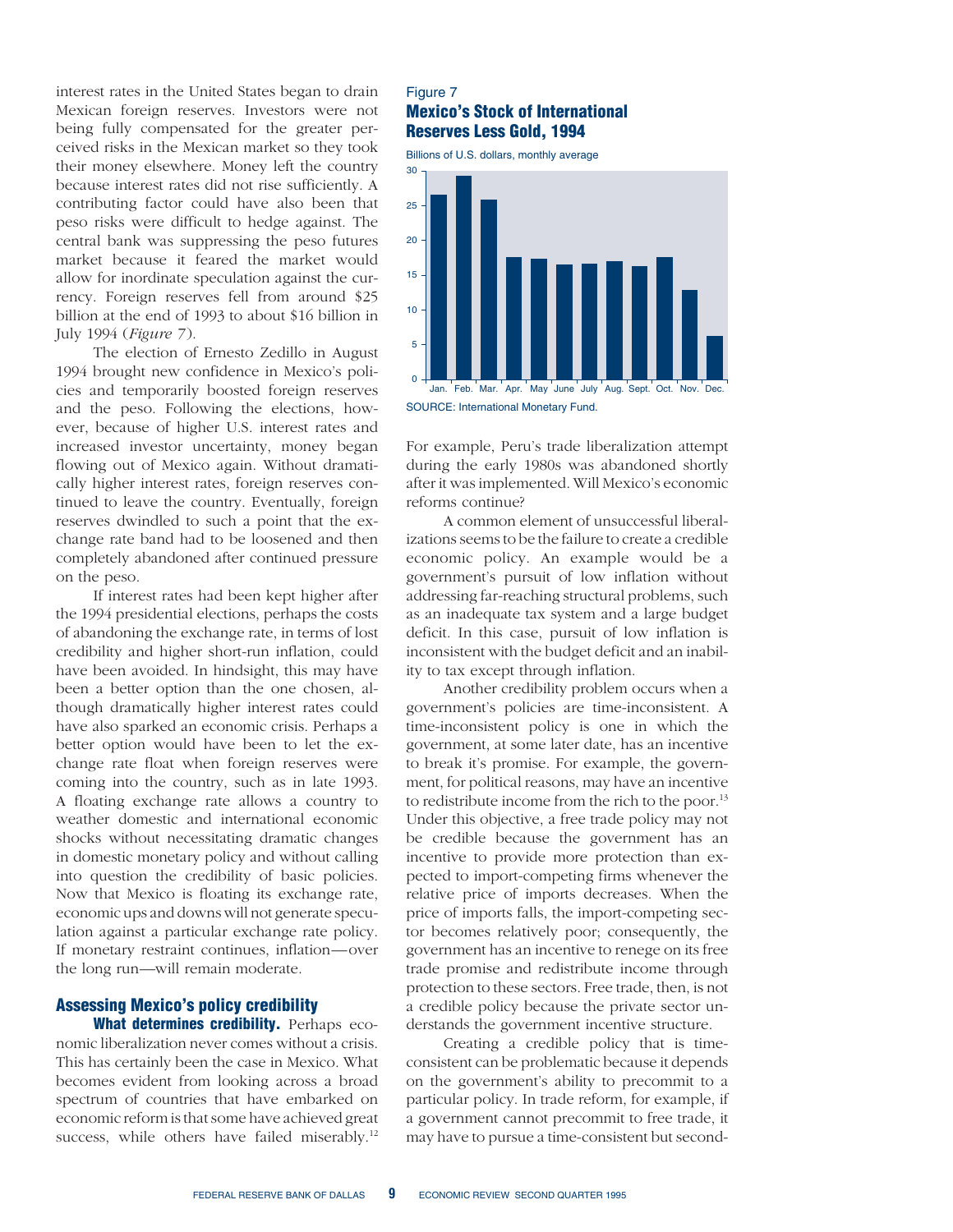best policy of partial tariff protection. In other words, the government may never be able to create a credible policy committed to complete free trade; it may, however, be able to create a credible policy with less protection.

Consequently, to evaluate the credibility of any particular economic policy two questions have to be addressed: (1) Is the policy consistent with other objectives being pursued at the same time? and (2) Is the policy time-consistent? In other words, does the government have an incentive to renege on the policy commitment? In the political economy context, the second question can be thought of addressing whether the political forces that determine a particular policy are likely to change.

Almost universally, no policy—whether in a developed country like the United States or developing country like Mexico—is completely credible. The lack of information about the government's incentives and uncertainty about future economic shocks makes complete credibility impossible. However, the degree of policy credibility can be subjectively assessed by examining factors such as the government's behavior over time, the country's institutions, and the consistency of policies.

**Assessing the credibility of Mexico's economic liberalization.** Since the December 1994 devaluation, Mexico's economic growth has stalled, and a growing number of people have become disenchanted with the current economic situation.14 High interest rates have made it difficult for people to service their debts and have caused a decline in spending. While the economic crisis could generate a political stimulus for greater economic liberalization and macroeconomic stability, it could also cause the abandonment of policies that enhance long-run growth in order to ease the short-run pains of adjustment. So far, the policies that have been adopted since the crisis began have favored greater economic liberalization and long-run macroeconomic stability, but their credibility over time will be determined by their consistency with other objectives and the strength of the constituency groups that favor such policies.

Because of Mexico's recent exchange rate devaluation, the credibility of another fixed exchange rate policy in Mexico is obviously very low. Mexico's past monetary policy, although it generated a relatively low rate of inflation, was not consistent with its rigid exchange rate band. Its current floating exchange rate regime, however, is more credible because it does not require any specific commitment to tie Mexico's monetary policy to that of the United States. In addition,

while a floating exchange rate may be more volatile on a day-to-day basis, it is unlikely to experience the kind of large discrete jump that is often seen in managed exchange rate regimes.

Compared with the period after the 1982 crisis and devaluation, however, Mexico may have a more credible low inflation policy. Although inflation has dramatically increased since the December 1994 devaluation, over the longer run Mexico may be in a better position to avoid high inflation. Unlike the situation during the 1982 economic crisis, the Mexican economy now has fewer government-owned enterprises that are taking funds from the public sector; many of these businesses have been privatized or liquidated. Moreover, the government budget is not in a large deficit, and because of a better tax system, the government does not have to rely solely on the inflation tax (printing money to pay for government expenses) to collect revenues (*Figures 3 and 8* ).

Government incentives to maintain a more stable macroeconomic environment may also be higher today than in the past. Unlike the early 1980s, economic interdependence is much more important in Mexico today. Trade as a share of GDP increased from 8.7 percent in 1982 to 22.1 percent in 1993. The benefits of foreign investment and its sensitivity to bad policy choices have also become more obvious over the last decade. Countries that are more open and outward oriented—such as Chile, Hong Kong, Korea, Singapore, and Taiwan—have achieved much higher sustained economic growth than more closed, inward-oriented economies.15

# Figure 8 **Mexico's Inflation Rate and Fiscal Deficit, 1987–94**



<sup>\*</sup> Public-sector borrowing requirements.

SOURCES: Banco de México (1994); International Monetary Fund.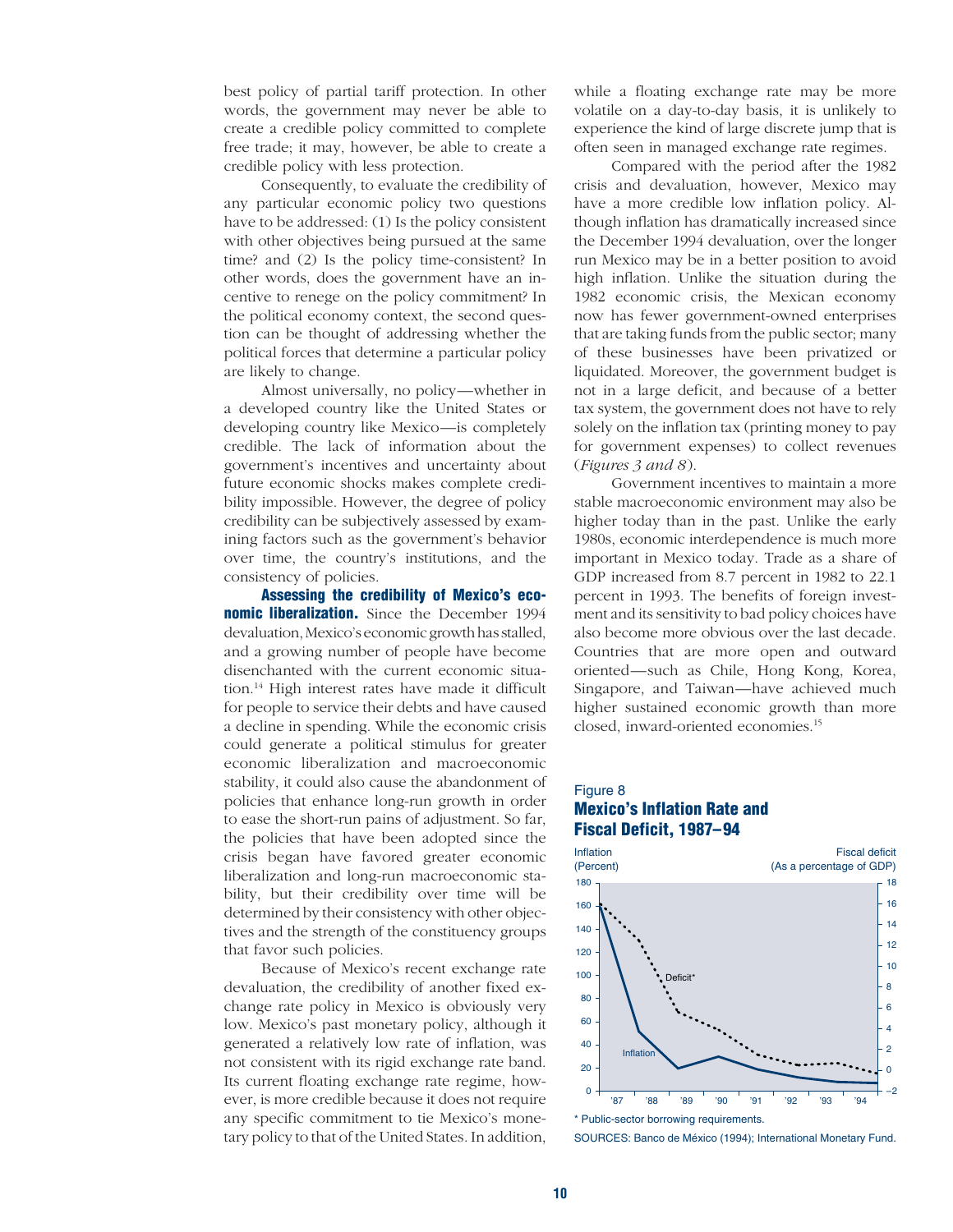The importance of market-based policies is apparent in Mexico's own experience. As discussed earlier, import-substitution industrialization policies were very costly for Mexico in terms of diminished economic efficiency and long-run growth. Moreover, while Mexico's 1982 crisis certainly hurt the country terribly, the poor policy response afterward, such as the nationalization of the banking industry, turned a bad situation worse by creating a massive capital flight for which Mexico paid a tremendous price. Despite the recent exchange rate crisis, Mexico has yet to reverse its open market stance.

Institutional arrangements can also increase the credibility of a policy. Although Mexico unilaterally reduced trade barriers in several areas before joining NAFTA and GATT, these multilateral agreements may be a much stronger commitment to future open markets, and not just because they are international agreements.

Free trade agreements create domestic coalitions against increases in domestic protection because of the threat of retaliatory response and possible collapse of the entire agreement. The greater the move to free trade, the more at stake and the greater the strength of these free trade coalitions. Usually, it does not pay for any one group to lobby against a single protective policy if the costs of such a policy to that group are relatively small. However, with NAFTA, a Mexican exporter has much more of an incentive to lobby actively against increases in Mexican protection because an increase in protection could induce a retaliatory response against its own products from the United States or Canada. The Mexican consumer also has a stake in seeing that the free trade agreement is kept because of the potentially large increase in the price of consumer goods if NAFTA is abandoned.<sup>16</sup>

Even though there may be coalitions in favor of sustaining open markets, in some sectors there is likely to be backsliding. Like the United States, Mexico is now using antidumping and countervailing duties against imports much more than in the past. Despite the fact that average tariff rates fell from around 34 percent in 1985 to 4 percent in 1992, the coverage of nontariff barriers went from 12.7 percent of imports in 1985–87 to 20 percent of imports in 1991–92 (Edwards 1993). The devaluation of the peso, however, may weaken the demand for nontariff barriers in Mexico. As the real value of the peso (adjusted for Mexican and U.S. inflation rates) has fallen against the dollar, the price pressure on importcompeting firms in Mexico has decreased.

## **Conclusion**

While continued economic reforms are not guaranteed in Mexico, they are more likely than is often believed. During the 1980s, Mexico's economic paradigm shifted from a closed market, inward-looking development strategy to an open market, outward-oriented development strategy. Unlike the period prior to Mexico's 1982 debt crisis, the trend in Mexico's economic policies has been toward greater economic integration in the world economy and a reduced reliance on the government sector. This trend in Mexico's policies, although not immune to shocks, is more consistent with future low inflation and greater economic growth than the country's previous inward-oriented policies.

#### **Notes**

- Catherine Mansell Carstens, Ken Emery, Steve Kamin, Moisés Schwartz, Sidney Weintraub, and Carlos Zarazaga offered many helpful comments for this article. All remaining errors are solely my responsibility.
- <sup>1</sup> In December 1994, the Blue Chip consensus forecast for 1995 Mexican real GDP growth was 3.8 percent. The OECD was predicting 4-percent growth for 1995 and 4.3-percent growth for 1996.
- <sup>2</sup> One of the main architects of this policy was Raúl Prebisch. For an insightful analysis of Prebisch's views, see Love (1980).
- <sup>3</sup> The underpinnings of this theory was the idea that as world income rose, the demand for manufactured products would increase relative to primary products, and this change would lead to a lower relative price for primary products in international markets. As a result, if developing countries did nothing to change the structure of their output, their terms of trade would always move against them.
- <sup>4</sup> Over the same period, Taiwan and Korea both experienced around 4.6-percent real GDP growth per capita.
- <sup>5</sup> Although Prebisch was one of the main architects of the import-substitution industrialization policy, he realized the problems of protectionism as early as 1963. Hirschman (1968) quotes a very interesting passage from Prebisch (1963, 71): "As is well known, the proliferation of industries of every kind in a closed market has deprived the Latin American countries of the advantages of specialization and economies of scale, and owing to the protection afforded by excessive tariff duties and restrictions, a healthy form of internal competition has failed to develop, to the detriment of efficient production."
- <sup>6</sup> Gil Díaz (1984). As price controls were imposed to limit inflation, the profit margins of some private firms were squeezed. Those firms that could no longer produce profitably at the given prices were then purchased by the government. This was the case, for example, with sugar mills.